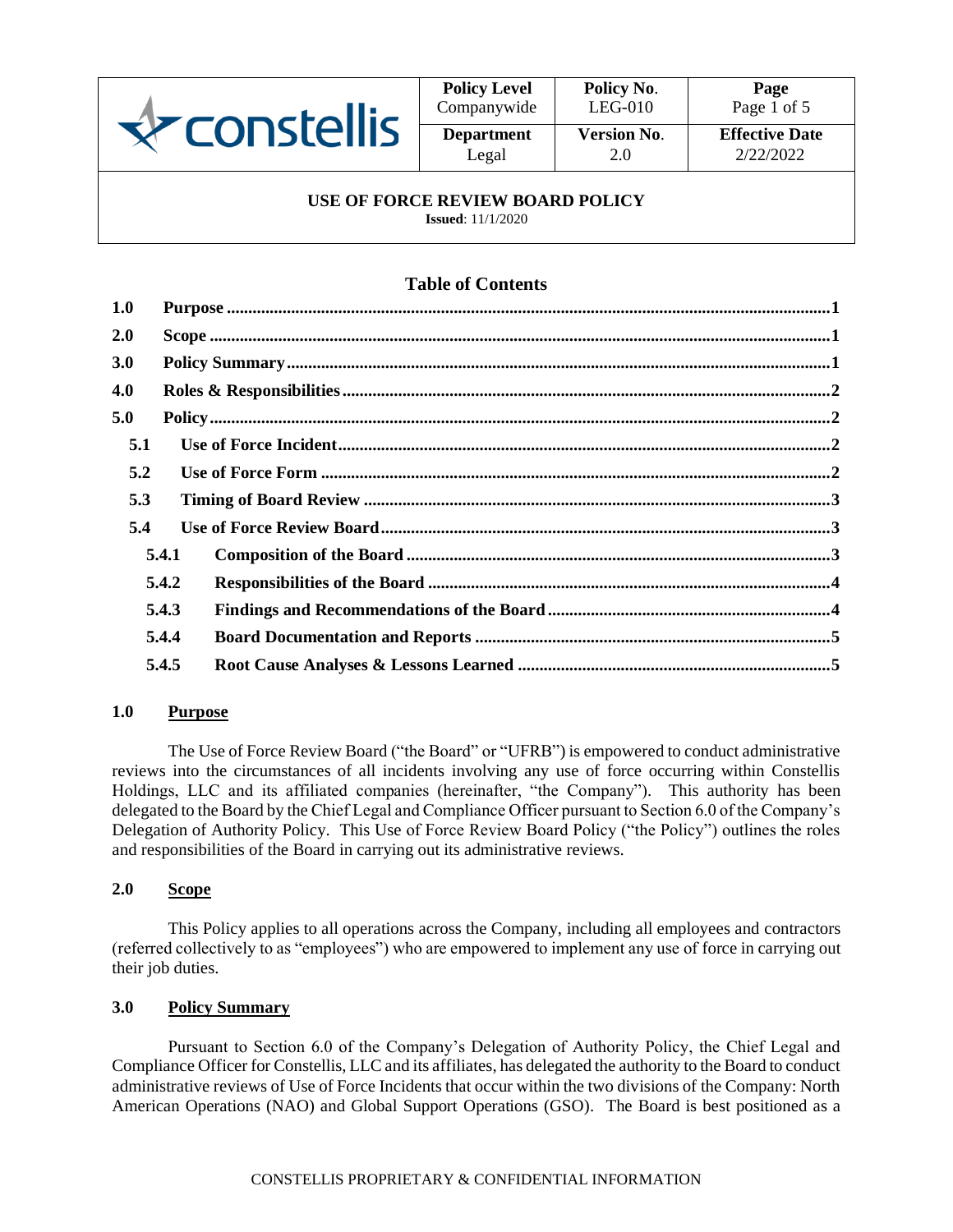| <b>USE OF FORCE REVIEW BOARD</b> | <b>Policy Level</b> | Policy No.         | Page                  |
|----------------------------------|---------------------|--------------------|-----------------------|
|                                  | Company-wide        | $LEG-010$          | Page 2 of 5           |
| <b>POLICY</b>                    | <b>Department</b>   | <b>Version No.</b> | <b>Effective Date</b> |
|                                  | Legal               | 2.0                | 2/22/2022             |

group of subject-matter experts to collect information and review use of force incidents. Consistent with the Delegation of Authority Policy, all investigations and administrative reviews into use of force incidents are to be done at the direction and control of the Chief Legal Officer and the Sr. Director of Employment and Compliance.

The Board, following the roles and responsibilities of this Policy, will review each Use of Force Incident to determine if the conduct at issue was consistent with the Company's Code of Business Ethics and Conduct and all applicable use of force training and documents, including any customer or client requirements and program specific use of force directives or standard operating procedures. In addition, the Board will provide recommendations to Company management, as appropriate. The Board is also charged with conducting root cause analyses and lessons learned from each Use of Force Incident, which will be collated and shared at regular intervals.

## <span id="page-1-0"></span>**4.0 Roles & Responsibilities**

- **Board Chair:** A member of Senior Management appointed by the Presidents of the Company's business lines. The Chair is responsible for presiding over the UFRB meetings and sharing all root cause analyses and lessons learned with appropriate personnel within the Company's operational units at regular intervals.
- **Business Line Representatives (Primary and Backup):** Both business lines have Primary and Backup Representatives serving on the Board. The Primary Business Line Representative is responsible for collecting the relevant documentation necessary for a Board Review of a Use of Force Incident within their respective business line and presenting the incident at a Use of Force Review Board meeting (unless determined that other management personnel is better positioned to present incident to the Board). The Business Line Representative Backup will perform these duties if the Primary is not available at the time of the Use of Force Incident and/or during the Use of Force Review Board Meeting or if they are best positioned to present the incident to the Board.
- **Sr. Director, Employment and Compliance:** The Sr. Director is responsible for overseeing all administrative reviews of Use of Force Incidents that occur within the Company. The administrative reviews conducted by the Board are done at his or her direction and control.

# <span id="page-1-2"></span><span id="page-1-1"></span>**5.0 Policy**

### **5.1 Use of Force Incident**

A Use of Force Incident occurs when Company personnel deploy any use of force while carrying out their duties on behalf of Company customers and clients. All Use of Force Incidents must be reported consistent with all applicable contract requirements and the Company's Incident Reporting Policy.

### <span id="page-1-3"></span>**5.2 Use of Force Form**

When a Use of Force Incident occurs, a Use of Force Form must be completed as soon as possible but no later than within 24 hours (or earlier if required by contract requirements) by the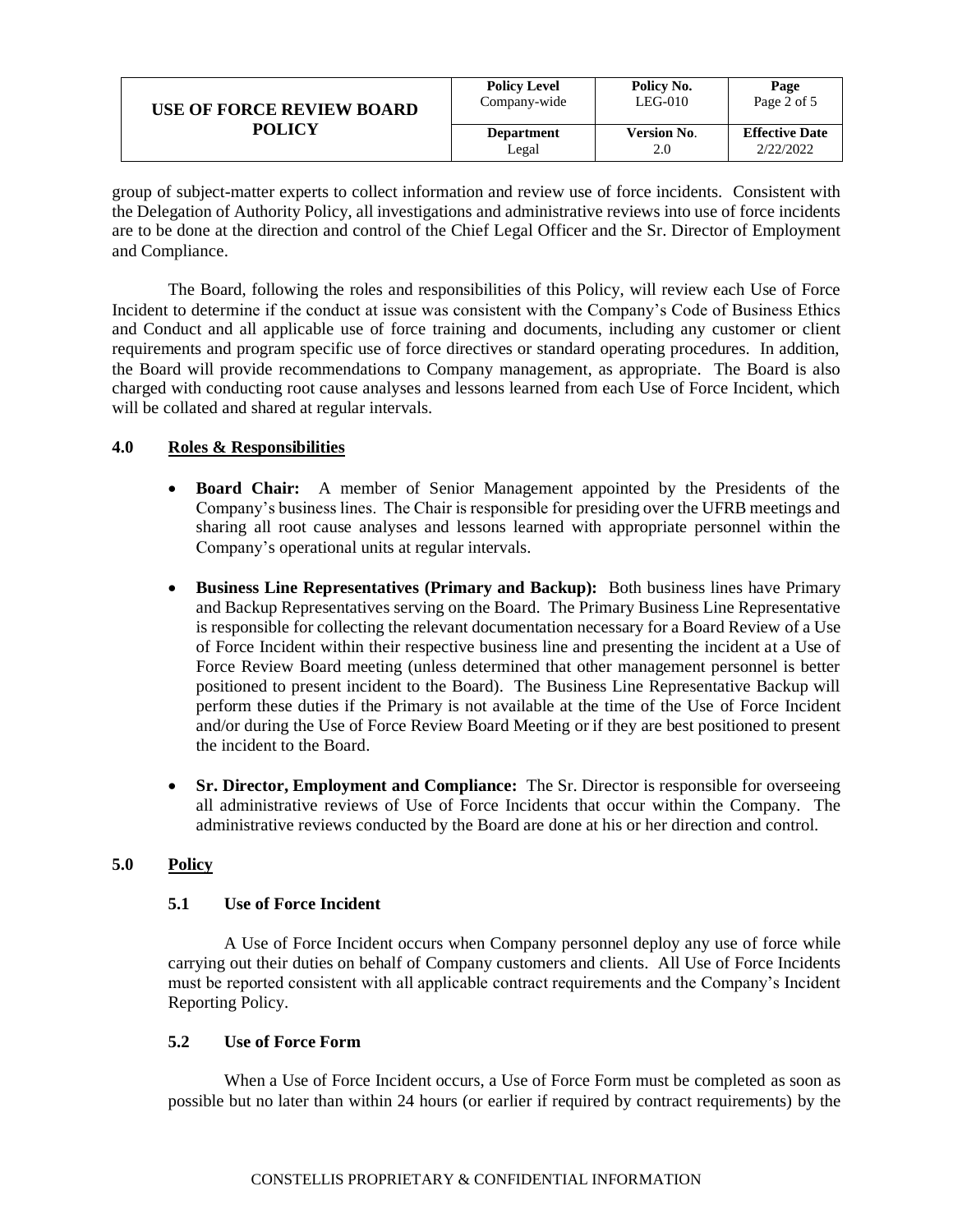| <b>USE OF FORCE REVIEW BOARD</b> | <b>Policy Level</b> | Policy No.         | Page                  |
|----------------------------------|---------------------|--------------------|-----------------------|
|                                  | Company-wide        | $LEG-010$          | Page 3 of 5           |
| <b>POLICY</b>                    | <b>Department</b>   | <b>Version No.</b> | <b>Effective Date</b> |
|                                  | Legal               | 2.0                | 2/22/2022             |

Contract Manager, Project Manager, or similar management personnel at the location where the Use of Force Incident occurred. Once completed, the Use of Force Form is to be sent to appropriate management personnel within the business line and to the Board's Primary Business Line Representative.

The Business Line Representative must review the Form to ensure it is fully completed and all relevant information has been collected by the Contract or Project Manager. Once this review is completed, the Use of Force Form should be sent to the Sr. Director, Employment and Compliance and the President of the applicable business line.

### <span id="page-2-0"></span>**5.3 Timing of Board Review**

The Company's Sr. Director, Employment and Compliance, in consultation with the appropriate President, will determine whether the Board should delay any review until after completion of any criminal investigation, review by any prosecutorial body, filing of criminal charges, the decision not to file criminal charges, or any other action, to include customer or client direction. This determination will be made no later than 48 hours after the Use of Force Incident.

Absent delay for the reasons stated above, or other extenuating circumstances, Use of Force Incidents will be reviewed by the Board at the first Use of Force Review Board meeting after the Use of Force Review Board member has compiled all of the necessary information for a review presentation. The Board will have regularly scheduled monthly meetings. If an out of cycle meeting is required due to a particular incident, the Sr. Director, Employment and Compliance will schedule it.

#### <span id="page-2-2"></span><span id="page-2-1"></span>**5.4 Use of Force Review Board**

### **5.4.1 Composition of the Board**

In addition to the Board Chair and Sr. Director, Employment and Compliance, the Company's Presidents select five (5) Use of Force Review Board members, one each from the following, as appropriate:

- Global Support Operations: International USG
- Global Support Operations: International Commercial
- Global Support Operations: Global Support & Training Operations
- North American Operations: USG Non-Classified & Commercial
- North American Operations: National Security

In the event that a member cannot attend a Board meeting, his or her backup shall attend and serve in their place.

The Business Line Representatives and or the respective Business Line Representative Backup are the voting members of the Board and a representative from each business line must be present at a meeting where a Use of Force Incident is reviewed. The voting members will review each Use of Force Incident and reach consensus on their collective findings and recommendations (*see* Section 5.4.3, below). The Board Chair and the Sr. Director, Employment and Compliance are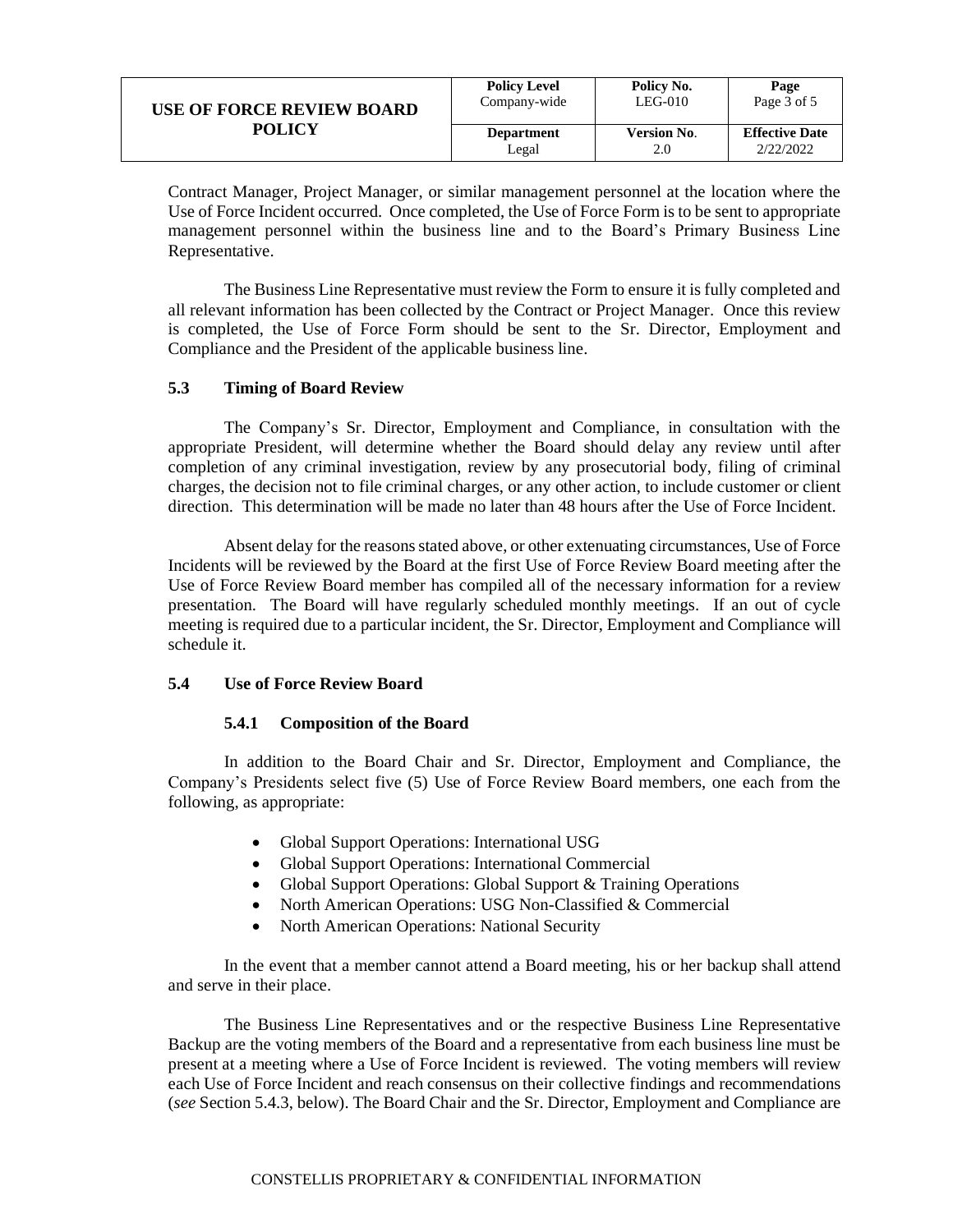| <b>USE OF FORCE REVIEW BOARD</b> | <b>Policy Level</b> | Policy No.         | Page                  |
|----------------------------------|---------------------|--------------------|-----------------------|
|                                  | Company-wide        | $LEG-010$          | Page 4 of 5           |
| <b>POLICY</b>                    | <b>Department</b>   | <b>Version No.</b> | <b>Effective Date</b> |
|                                  | Legal               | 2.0                | 2/22/2022             |

<span id="page-3-0"></span>a non-voting member. The Board Chair directs the administrative review and the Sr. Director, Employment and Compliance provides legal advice and counsel as necessary to the Board.

## **5.4.2 Responsibilities of the Board**

- The Use of Force Review Board is empowered to conduct an administrative review and inquiry into the circumstances of a Use of Force Incident.
- The Board members may request further investigation, request reports be submitted for the Board's review, and, if necessary to enable the Board to reach a finding, call persons to present information and request the involved employee(s) to appear.
- The review shall be based upon those facts which were reasonably believed or known by the employee at the time of the incident, applying any Company policies, divisional or contract-specific procedures, and approved training to those facts. Facts later discovered but unknown to the employee at the time shall neither justify nor call into question an employee's decision regarding the use of force.
- The Board does not have the authority to recommend discipline.
- If required for the Board to reach a finding, any questioning of the involved employee conducted by the Board will be in accordance with the Company, divisional and/or contract-specific disciplinary procedures, the operative collective bargaining agreement, and any applicable state or federal law.

# <span id="page-3-1"></span>**5.4.3 Findings and Recommendations of the Board**

- The Board shall make one of the following recommended findings:
	- o The employee's actions were within Company, divisional and/or contractspecific policy and procedure; or
	- o The employee's actions were in violation of Company, divisional and/or contract-specific policy and procedure.
- The Board shall identify any training, qualifications, and/or certification deficiencies determined by the review. The Board shall make recommendations to leverage lessons learned during their review.
- A recommended finding requires a consensus of the Board. As part of their finding, the Board may also recommend additional investigations or reviews, such as disciplinary investigations, training reviews to consider whether training should be developed or revised, and policy reviews, as may be appropriate.
- The investigative board representative will submit the written recommendation to the Board Chair and the respective divisional President and Vice President (or business line equivalent) of the involved employee(s).